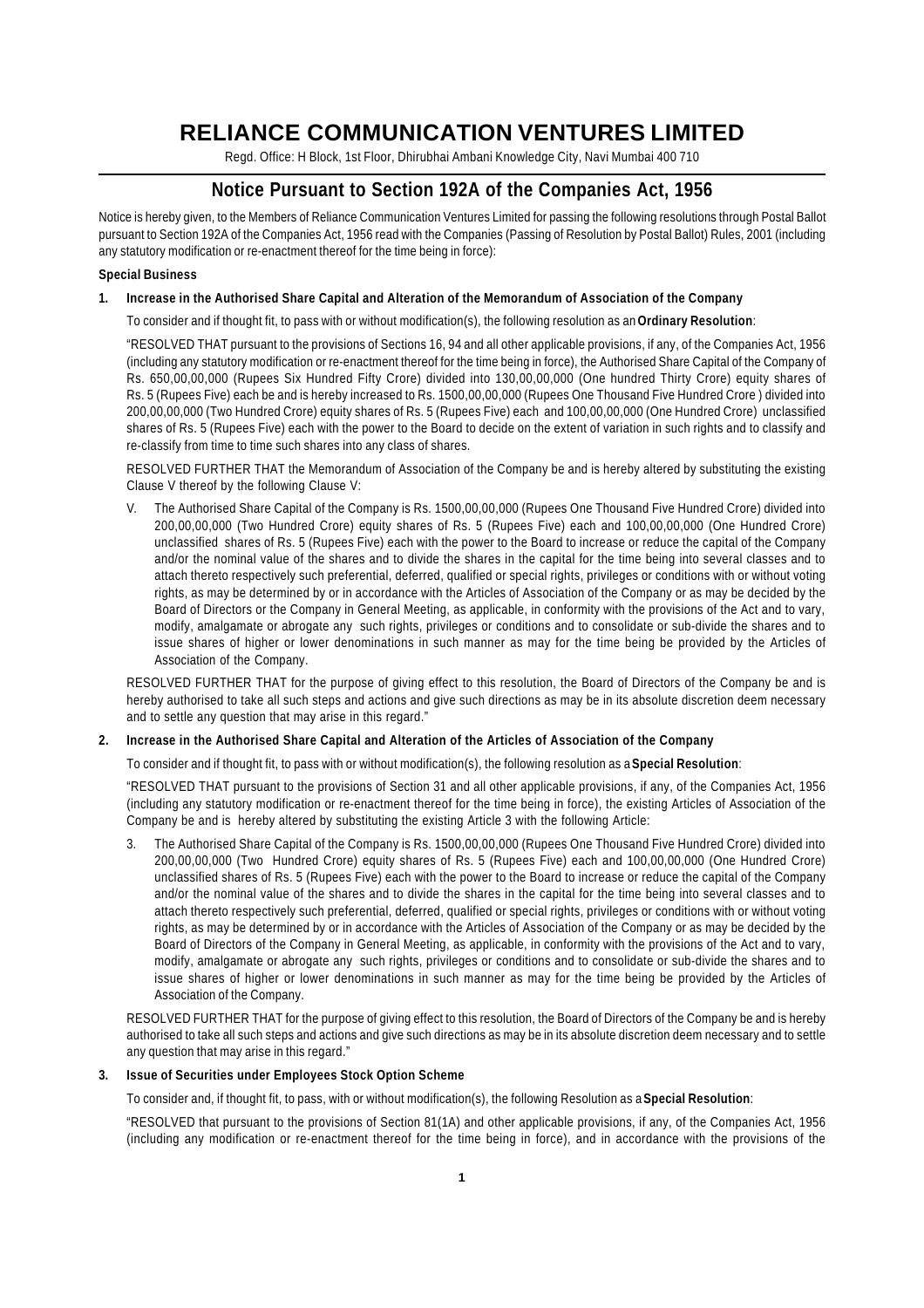Memorandum and Articles of Association of the Company and the regulations/guidelines, prescribed by Securities and Exchange Board of India or any other relevant authority, from time to time, to the extent applicable and subject to such approvals, consents, permissions and sanctions, as may be required, and subject to such conditions as may be prescribed by any of them while granting such approvals, consents, permissions and sanctions, which the Board of Directors of the Company (hereinafter referred to as "the Board", which term shall be deemed to include any Committee constituted/to be constituted by the Board to exercise its powers including the powers conferred by this Resolution) is hereby authorised to accept, the Board be and is hereby authorised on behalf of the Company, to create, offer, issue and allot, to or for the benefit of such person(s) as are in the permanent employment and the Directors (including the whole-time Directors) of the Company, at any time, equity shares of the Company and/or warrants (whether attached to any security or not) with an option exercisable by the warrant-holder to subscribe for equity shares/equity linked securities and/or bonds, debentures, preference shares or other securities convertible into equity shares at such price, in such manner, during such period, in one or more tranches and on such terms and conditions as the Board may decide prior to the issue and offer thereof, for, or which upon exercise or conversion could give rise to the issue of a number of equity shares not exceeding in aggregate five per cent of the aggregate of the number of issued equity shares of the Company, from time to time, on the date(s) of the grant of option(s) under Reliance Communication Ventures Employees Stock Option Scheme (ESOS), as placed at the Meeting.

RESOLVED FURTHER that subject to the terms stated herein, the equity shares allotted pursuant to the aforesaid Resolution shall in all respects rank pari passu inter se as also with the then existing equity shares of the Company.

RESOLVED FURTHER that ESOS may be operated by the Trustees of any ESOS Trust(s) established by the Company and containing such terms as the Board while establishing the trust(s) deem appropriate.

RESOLVED FURTHER that for the purpose of giving effect to any creation, offer, issue or allotment of equity shares or securities or instruments representing the same, as described above, or for the purpose of settling any ESOS Trust(s), the Board be and is hereby authorised on behalf of the Company to do all such acts, deeds, matters and things as it may, in its absolute discretion, deem necessary or desirable for such purpose, and with power on behalf of the Company to settle all questions, difficulties or doubts that may arise in regard to such issue(s) or allotment(s) (including to amend or modify any of the terms of such issue or allotment), as it may, in its absolute discretion deem fit, without being required to seek any further consent or approval of the Members.

RESOLVED FURTHER that the Board be and is hereby authorised to vary or modify the terms of ESOS in accordance with any guidelines or regulations that may be issued, from time to time, by any appropriate authority unless such variation, modification or alteration is detrimental to the interests of the employees/Directors (including the whole-time Directors).

RESOLVED FURTHER that the Board be and is hereby authorised to delegate all or any of the powers herein conferred to any Committee of Directors, or Chairman of the Company."

### **4. Increase in Borrowing Limits**

To consider and if thought fit, to pass with or without modification(s), the following resolution as an **Ordinary Resolution**:

"RESOLVED THAT the Board of Directors (hereinafter referred to as "the Board" which term shall be deemed to include any Committee which the Board may constitute for this purpose), be and is hereby authorised, in accordance with Section 293(1)(d) of the Companies Act, 1956 (including any statutory modification or re-enactment thereof for the time being in force) and the Articles of Association of the Company, to borrow any sum or sums of money (including non fund based facilities) from time to time at their discretion, for the purpose of the business of the Company, from any one or more Banks, Financial Institutions and other persons, firms, bodies corporate, notwithstanding that the monies to be borrowed together with the monies already borrowed by the Company (apart from temporary loans obtained from the Company's Bankers in the ordinary course of business) may, at any time, exceed upto a sum of Rs. 10,000 crore (Rupees Ten Thousand crore) over and above the aggregate of the then paid up capital of the Company and its free reserves (that is to say reserves not set apart for any specific purpose) and that the Board of Directors be and is hereby empowered and authorised to arrange or fix the terms and conditions of all such monies to be borrowed from time to time as to interest, repayment, security or otherwise as they may, in their absolute discretion, think fit.

RESOLVED FURTHER THAT for the purpose of giving effect to this resolution, the Board be and is hereby authorised to do all such acts, deeds, matters and things as it may in its absolute discretion deem necessary, proper, or desirable and to settle any question, difficulty, doubt that may arise in respect of the borrowing(s) aforesaid and further to do all such acts, deeds and things and to execute all documents and writings as may be necessary, proper, desirable or expedient to give effect to this resolution."

## **5. Creation of Charge**

To consider and if thought fit, to pass with or without modification(s), the following resolution as an **Ordinary Resolution**:

"RESOLVED THAT the consent of the Company be and is hereby granted in terms of Section 293(1)(a) and all other applicable provisions of the Companies Act, 1956, (including any statutory modification or re-enactment thereof, for the time being in force), to the Board of Directors(hereinafter referred to as "the Board" which term shall be deemed to include any Committee which the Board may constitute for this purpose) to mortgage and/or charge, in addition to the mortgages/charges created/to be created by the Company, in such form and manner and with such ranking and at such time and on such terms as the Board may determine, on all or any of the moveable and/or immoveable properties of the Company, both present and future and/or the whole or any part of the undertaking(s) of the Company together with the power to take over the management of the business and concern of the Company in certain events of default, in favour of the Lender(s), Agent(s) and Trustee(s)/Trustee(s), for securing the borrowings availed/to be availed by the Company and/or any of the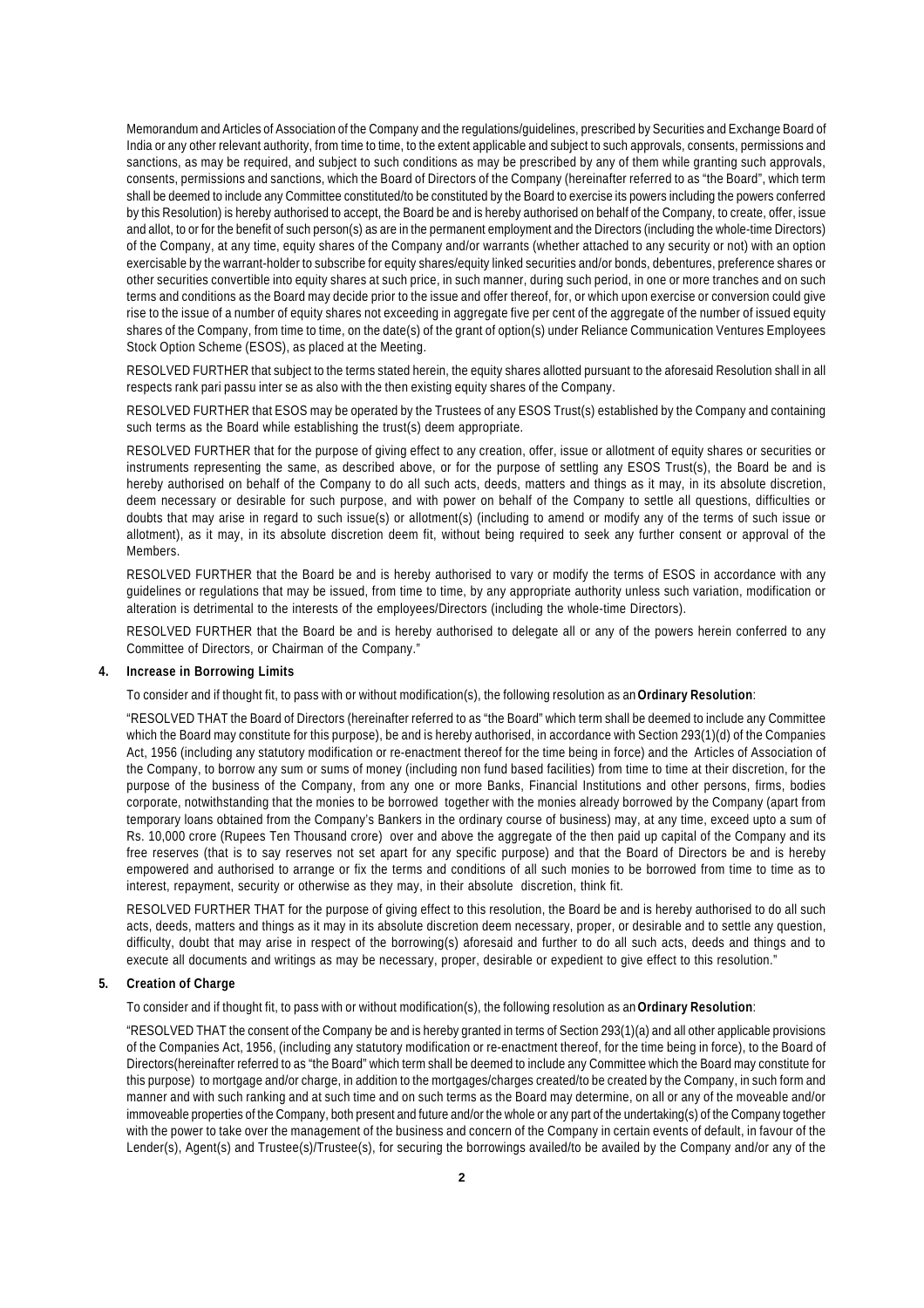Company's holding / subsidiary / affiliate / associate company, by way of loan(s) (in foreign currency and/or rupee currency) and Securities (comprising fully/partly Convertible Debentures and/or Non Convertible Debentures with or without detachable or nondetachable Warrants and/or secured premium notes and/or floating rates notes/bonds or other debt instruments), issued/to be issued by the Company, from time to time, subject to the limits approved under Section 293(1)(d) of the Companies Act, 1956, together with interest at the respective agreed rates, additional interest, compound interest in case of default, accumulated interest, liquidated damages, commitment charges, premia on prepayment, remuneration of the Agent(s)/Trustees, premium (if any) on redemption, all other costs, charges and expenses, including any increase as a result of devaluation / revaluation / fluctuation in the rates of exchange and all other monies payable by the Company in terms of the Loan Agreement(s)/Heads of Agreement(s), Debenture Trust Deed(s) or any other document, entered into/ to be entered into between the Company and the Lender(s)/Agent(s) and Trustee(s) / Trustee(s), in respect of the said loans / borrowings / debentures and containing such specific terms and conditions and covenants in respect of enforcement of security as may be stipulated in that behalf and agreed to between the Board of Directors or Committee thereof and the Lender(s)/ Agent(s)and Trustee(s) /Trustee(s).

RESOLVED FURTHER THAT for the purpose of giving effect to this resolution, the Board and/or its duly constituted Committee be and are hereby authorised to finalise, settle and execute such documents/ deeds/writings/papers/ agreements as may be required and do all such acts, deeds, matters and things, as it may in its absolute discretion deem necessary, proper or desirable and to settle any question, difficulty or doubt that may arise in regard to creating mortgages/charges as aforesaid."

### **6. Payment of Commission to Non-Executive Director(s)**

To consider and if thought fit, to pass with or without modification(s), the following resolution as a **Special Resolution**:

"RESOLVED THAT pursuant to Section 309 and all other applicable provisions, if any, of the Companies Act, 1956 ("the Act") and subject to all permissions, sanctions and approvals as may be necessary, approval of the Company be and is hereby accorded for the payment of commission to the Director(s) of the Company who is/are neither in the whole time employment nor managing director(s), in accordance with and upto the limits laid down under the provisions of Section 309(4) of the Act, computed in the manner specified in the Act, for a period of 5 years from the financial year commencing 1st April, 2006, in such manner and upto such extent as the Remuneration Committee of the Board may, from time to time, determine.

RESOLVED FURTHER THAT for the purpose of giving effect to this resolution, the Board and/or Remuneration Committee constituted by the Board be and are hereby authorised to take all actions and do all such deeds, matters and things, as it may in its absolute discretion deem necessary, proper or desirable and to settle any question, difficulty or doubt that may arise in this regard."

### **7. Raising of Resources through Issue of Securities in the International Markets**

To consider and, if thought fit, to pass, with or without modification(s), the following resolution as a **Special Resolution**:

- "(a) RESOLVED THAT pursuant to Section 81(1A) and all other applicable provisions of the Companies Act, 1956 (including any statutory modification or re-enactment thereof, for the time being in force) and enabling provisions of the Memorandum and the Articles of Association of the Company and the Listing Agreements with the Stock Exchanges and subject to the provisions of the applicable rules, regulations, guidelines or laws and/or any approval, consent, permission or sanction of the Central Government, Reserve Bank of India and any other appropriate authorities, institutions or Bodies (hereinafter collectively referred to as the "appropriate authorities"), and subject to such conditions as may be prescribed by any one of them while granting any such approval, consent, permission, and / or sanction (hereinafter referred to as the "requisite approvals"), which may be agreed to by the Board of Directors of the Company (hereinafter called the "Board" which term shall be deemed to include any committee which the Board may have constituted or hereinafter constitute to exercise its powers including the power conferred by this resolution), the Board be and is hereby authorised to issue, offer and allot, in International offerings any securities including Global Depositary Receipts and / or American Depositary Receipts convertible into equity shares, preference shares whether Cumulative / Redeemable / Convertible at the option of the Company and / or the option of the holders of the security and / or securities linked to equity shares / preference shares and / or any instrument or securities representing convertible securities such as convertible debentures, bonds or warrants convertible into depositary receipts underlying equity shares/ equity shares / preference shares, (hereinafter referred to as the "Securities") to be subscribed by foreign / domestic investors/institutions and / or corporate bodies/entities including mutual funds, banks, insurance companies and / or individuals or otherwise, whether or not such persons/entities/investors are Members of the Company whether in one or more currency, such issue and allotment to be made at such time or times in one or more tranche or tranches, at par or at such price or prices, and on such terms and conditions and in such manner as the Board may, in its absolute discretion think fit, in consultation with the Lead Managers, Underwriters, Advisors or other intermediaries provided however that the issue of securities as above shall not result in increase of the issued and subscribed equity share capital of the Company by more than 25% of the then issued and outstanding equity shares.
- (b) RESOLVED FURTHER THAT without prejudice to the generality of the above, the aforesaid issue of Securities may have all or any terms or combination of terms including as to conditions in relation to payment of interest, additional interest, premia on redemption, prepayment and any other debt service payments whatsoever, and all such other terms as are provided in Securities offerings of this nature including terms for issue of such Securities or variation of the conversion price of the Security during the duration of the Securities and the Company is also entitled to enter into and execute all such arrangements as the case may be with any lead managers, managers, underwriters, bankers, financial institutions, solicitors, advisors, guarantors, depositories, custodians and other intermediaries in such offerings of Securities and to remunerate all such agencies including the payment of commissions, brokerage, fees or payment of their remuneration for their services or the like, and also to seek the listing of such Securities on one or more stock exchanges including international Stock Exchanges, wherever permissible.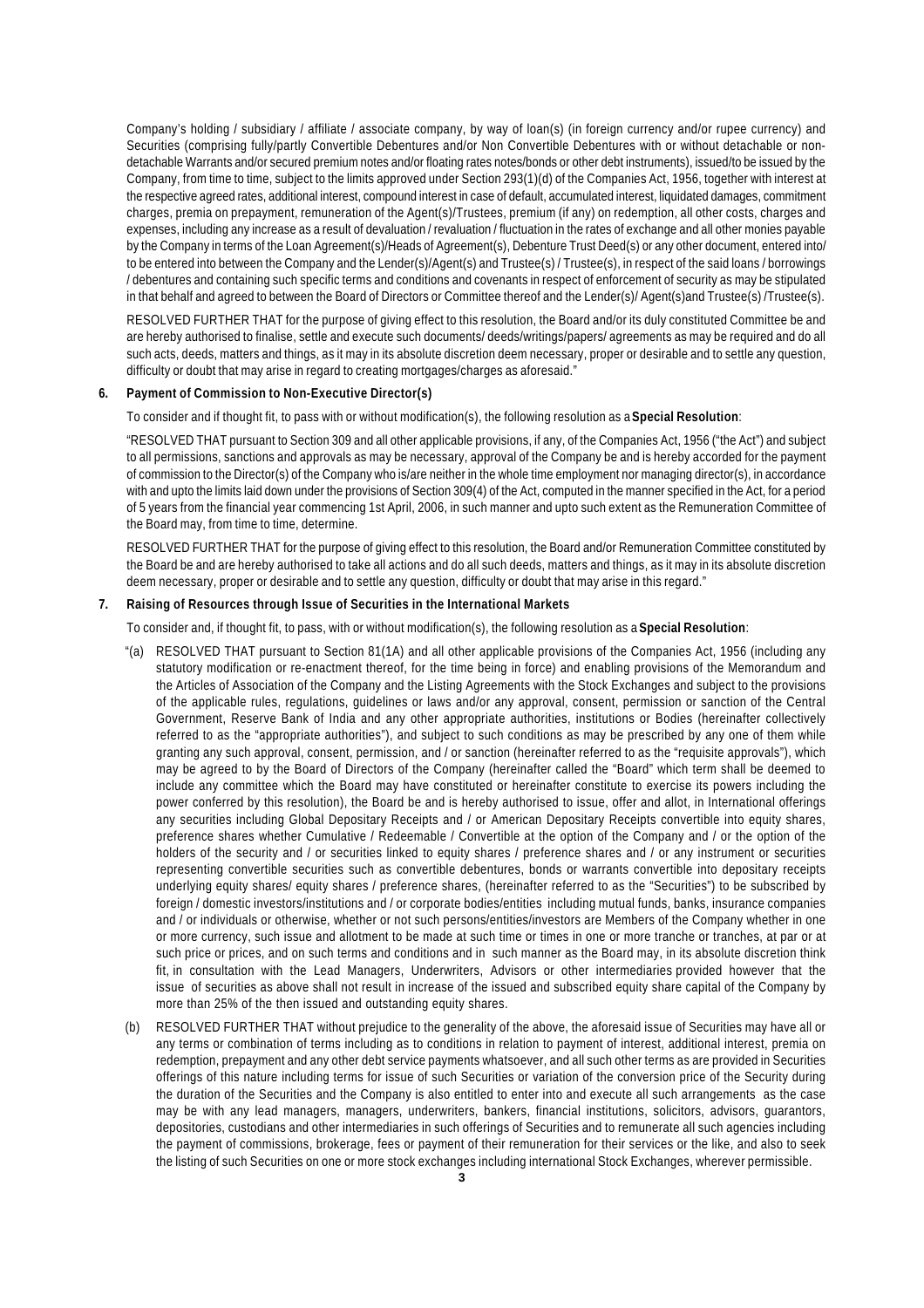- (c) RESOLVED FURTHER THAT the Company may enter into any arrangement with any agency or body authorised by the Company for the issue of Securities in registered or bearer form with such features and attributes as are prevalent in capital markets for instruments of this nature and to provide for the tradability or free transferability thereof as per the domestic and / or international practice and regulations, and under the norms and practices prevalent in securities markets.
- (d) RESOLVED FURTHER that the Board and/or an agency or body authorised by the Board may issue Depositary Receipt(s) or Certificate(s) or Shares, representing the underlying securities issued by the Company in registered or bearer form with such features and attributes as are prevalent in Indian and/or International capital markets for the instruments of this nature and to provide for the tradability or free transferability thereof, as per the Indian/International practices and regulations and under the norms and practices prevalent in the Indian/International markets.
- (e) RESOLVED FURTHER THAT the Securities issued in foreign markets shall be deemed to have been made abroad and / or in the market and / or at the place of issue of the Securities in the international market and may be governed by the applicable laws.
- (f) RESOLVED FURTHER THAT the Board or any Committee thereof be and is hereby authorised to issue and allot such number of shares as may be required to be issued and allotted upon conversion of any Securities referred to in paragraph (a) above or as may be necessary in accordance with the terms of the offering, all such shares being pari passu with the then existing shares of the Company in all respects, as may be provided under the terms of the issue and in the offering document.
- (g) RESOLVED FURTHER THAT such of these Securities to be issued as are not subscribed may be disposed off by the Board to such persons and in such manner and on such terms as the Board in its absolute discretion thinks fit in the best interest of the Company and as is permissible at law.
- (h) RESOLVED FURTHER THAT for the purpose of giving effect to any issue or allotment of Securities or instruments representing the same, as described in paragraph (a) above, the Board or any Committee thereof be and is hereby authorised on behalf of the Company to do all such acts, deeds, matters and things as it may at its absolute discretion deem necessary or desirable for such purpose, including without limitation the entering into of underwriting, marketing and depositary arrangement and institution / trustees / agents and similar agreements / and to remunerate the Managers, underwriters and all other agencies / intermediaries by way of commission, brokerage, fees and the like as may be involved or connected in such offerings of Securities, with power on behalf of the Company to settle any questions, difficulties or doubts that may arise in regard to any such issue or allotment as it may in its absolute discretion deem fit.
- (i) RESOLVED FURTHER THAT for the purpose aforesaid, the Board be and is hereby authorised to settle all questions, difficulties or doubts that may arise in regard to the issue, offer or allotment of Securities and utilisation of the issue proceeds including but without limitation to the creation of such mortgage / charge under Section 293(1)(a) of the said Act in respect of the aforesaid Securities either on pari passu basis or otherwise or in the borrowing of loans as it may in its absolute discretion deem fit without being required to seek any further consent or approval of the Members or otherwise to the end and intent that the Members shall be deemed to have given their approval thereto expressly by the authority of this resolution.
- (j) RESOLVED FURTHER THAT the Board be and is hereby authorised to delegate all or any of the powers herein conferred to any Committee of Directors or the Chairman or any other Officers / Authorised Representatives of the Company to give effect to the aforesaid resolution."

### **8. Increase in limits for FII Investment**

To consider and if thought fit, to pass, with or without modification(s), the following resolution as a **Special Resolution:**

"RESOLVED THAT pursuant to applicable provisions of the Foreign Exchange Management Act, 1999 (FEMA), the Companies Act, 1956 and all other applicable rules, regulations, guidelines and laws (including any statutory modification or re-enactment thereof for the time being in force) and subject to all requisite approvals, permissions and sanctions and subject to such conditions as may be prescribed by any of the concerned authorities while granting such approvals, permissions, sanctions, which may be agreed to by the Board of Directors of the Company and/or a duly authorised Committee thereof for the time being exercising the powers conferred by the Board of Directors (hereinafter referred to as "the Board"), the consent of the Company be and is hereby accorded for investments by Foreign Institutional Investors including their sub-accounts (hereinafter referred to as "the FIIs"), in the shares or debentures convertible into shares of the Company, by purchase or acquisition from the market under the Portfolio Investment Scheme under FEMA, subject to the condition that the total holding of all FIIs put together shall not exceed 74 (seventy four) per cent of the paid up equity share capital or paid up value of the respective series of the convertible debentures of the Company as may be applicable or such other maximum limit as may be prescribed from time to time.

RESOLVED FURTHER THAT the Board be and is hereby authorised to do all such acts, deeds, matters and things and execute all documents or writings as may be necessary, proper or expedient for the purpose of giving effect to this resolution and for matters connected therewith or incidental thereto."

### **9. Appointment of Manager**

To consider and if thought fit, to pass, with or without modification(s), the following resolution as an **Ordinary Resolution:**

"RESOLVED THAT in accordance with the provisions of Sections 198, 269, 387 and all other applicable provisions, if any, read with Schedule XIII to the Companies Act 1956, and subject to all such sanctions, as may be necessary, the consent of the Company be and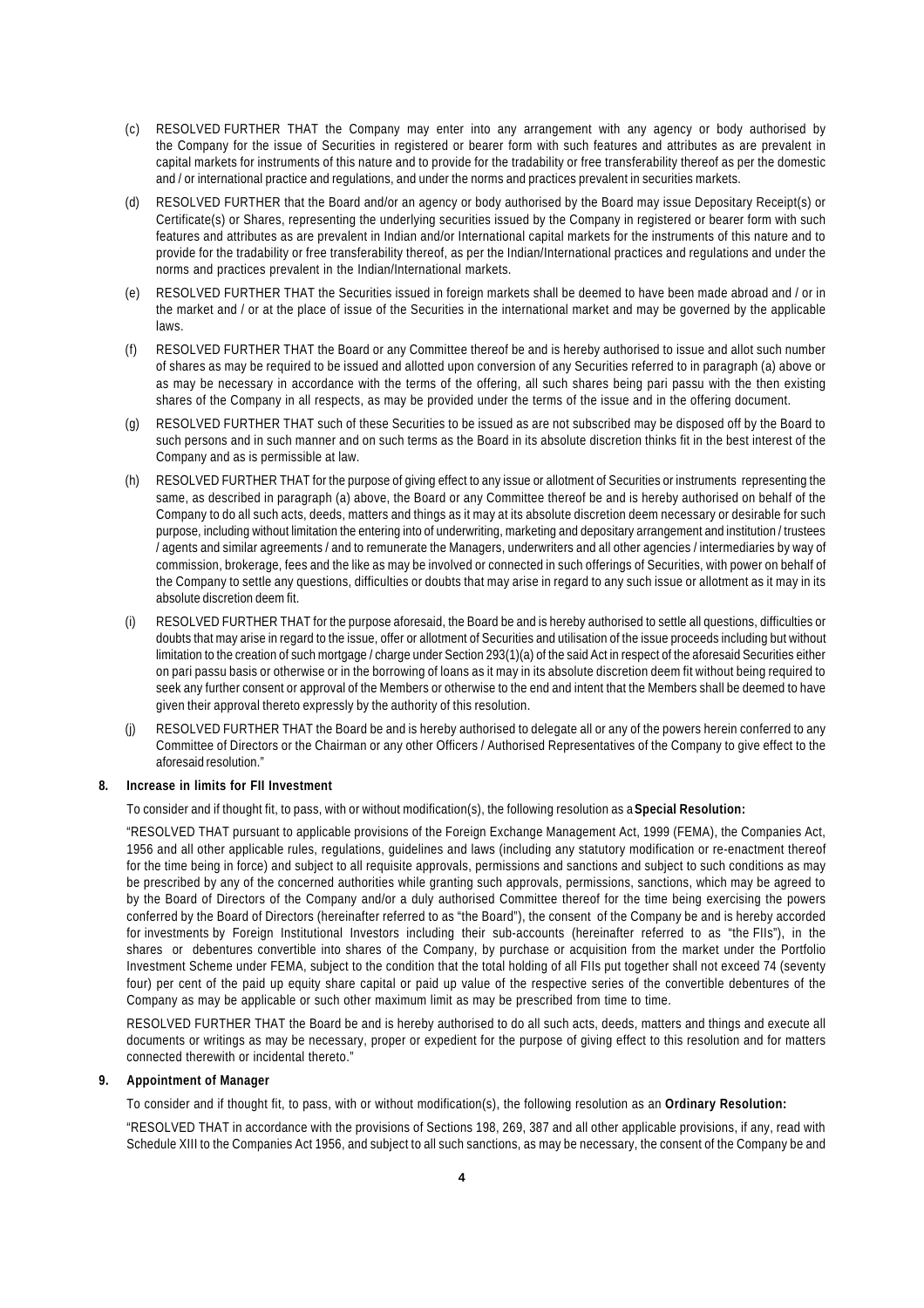is hereby accorded to the appointment of Shri Hasit Shukla as the Manager of the Company for a period of 05 (five) years commencing from February 8, 2006 on the terms and conditions including remuneration set out in the Agreement to be entered into between the Company and Shri Hasit Shukla, which Agreement is hereby specifically sanctioned with liberty to the Board of Directors (hereinafter referred to as "Board" which term shall be deemed to include any Committee of the Board constituted to exercise its powers including powers conferred by this resolution) to alter and vary the terms and conditions of the said appointment and/or Agreement, as may be agreed to between the Board and Shri Hasit Shukla, so as not to exceed the limits specified in Schedule XIII to the Companies Act, 1956 or any amendments thereto.

RESOLVED FURTHER THAT in the event of loss or inadequacy of profits in any financial year during the currency of tenure of Shri Hasit Shukla, as Manager, the remuneration and perquisites set out as aforesaid be paid or granted to him as minimum remuneration and perquisites provided that the total remuneration by way of salary, perquisites and other allowances shall not exceed the applicable ceiling limit in terms of Schedule XIII to the said Act as may be amended from time to time or any equivalent statutory re-enactment thereof for the time being in force.

RESOLVED FURTHER THAT the Board of Directors be and is hereby authorised to take all such steps as may be necessary, proper or expedient to give effect to this resolution."

### **10. Shifting of Registered Office of the Company from the State of Maharashtra to the State of Goa**

To consider and, if thought fit, to pass with or without modification(s), the following Resolution as a **Special Resolution**:

"RESOLVED THAT pursuant to the provisions of Section 17 and all other applicable provisions, if any, of the Companies Act, 1956 (including any statutory modification or re-enactment thereof for the time being in force) and subject to confirmation of the Company Law Board the existing Clause II in the Memorandum of Association of the Company be substituted as under:

II. The Registered Office of the Company will be situated in the State of Goa.

RESOLVED FURTHER THAT on the confirmation by the Company Law Board, the Registered Office of the Company be transferred from the State of Maharashtra to the State of Goa.

RESOLVED FURTHER THAT effect may be given to this resolution, at such time and in such manner as the Board of Directors of the Company considers appropriate and the Board of Directors of the Company be and is hereby authorised to take all such steps and actions and give such directions, as may be in its absolute discretion deem necessary and to settle any question that may arise in this regard."

Dhirubhai Ambani Knowledge City navi Mumbai 400 710 hasit Shukla asl nashrida asl nashrida asl nashrida asl nashrida asl nashrida asl nashrida  $H$ asit Shukla

Mumbai, February 20, 2006 Company Secretary and the United States of the Company Secretary Company Secretary

**Registered Office: By Order of the Board** H Block, 1st Floor For Reliance Communication Ventures Limited

Notes:

- 1. The relative Explanatory Statement pursuant to Sections 173(2) and 192A(2) of the Companies Act, 1956 setting out material facts is annexed hereto.
- 2. The Board of Directors at its meeting held on February 8, 2006 has appointed Shri Anil Lohia, Chartered Accountant as the Scrutinizer to receive and scrutinize the completed Ballot Papers from the Members. The Postal Ballot Form and the self addressed business reply envelope are enclosed for use of the Members.
- 3. You are requested to carefully read the instructions printed in the Postal Ballot Form and return the Form duly completed with the assent (for) or dissent (against), in the attached pre-paid envelope, so as to reach the Scrutinizer on or before March 29, 2006 to be eligible for being considered, failing which, it will be strictly treated as if no reply has been received from the Member. The Scrutinizer will submit his report to the Chairman of the Company after completion of the scrutiny and the results of postal ballot will be announced on Friday, March 31, 2006, at the Registered Office of the Company at H Block, 1 st Floor, Dhirubhai Ambani Knowledge City, Navi Mumbai 400 710 at 5.00 p.m.
- 4. All documents referred to in the accompanying Notice and the Explanatory Statement are open for inspection at the Registered Office of the Company during the office hours on all working days except Saturdays between 11.00 a.m. and 1.00 p.m., up to March 29, 2006.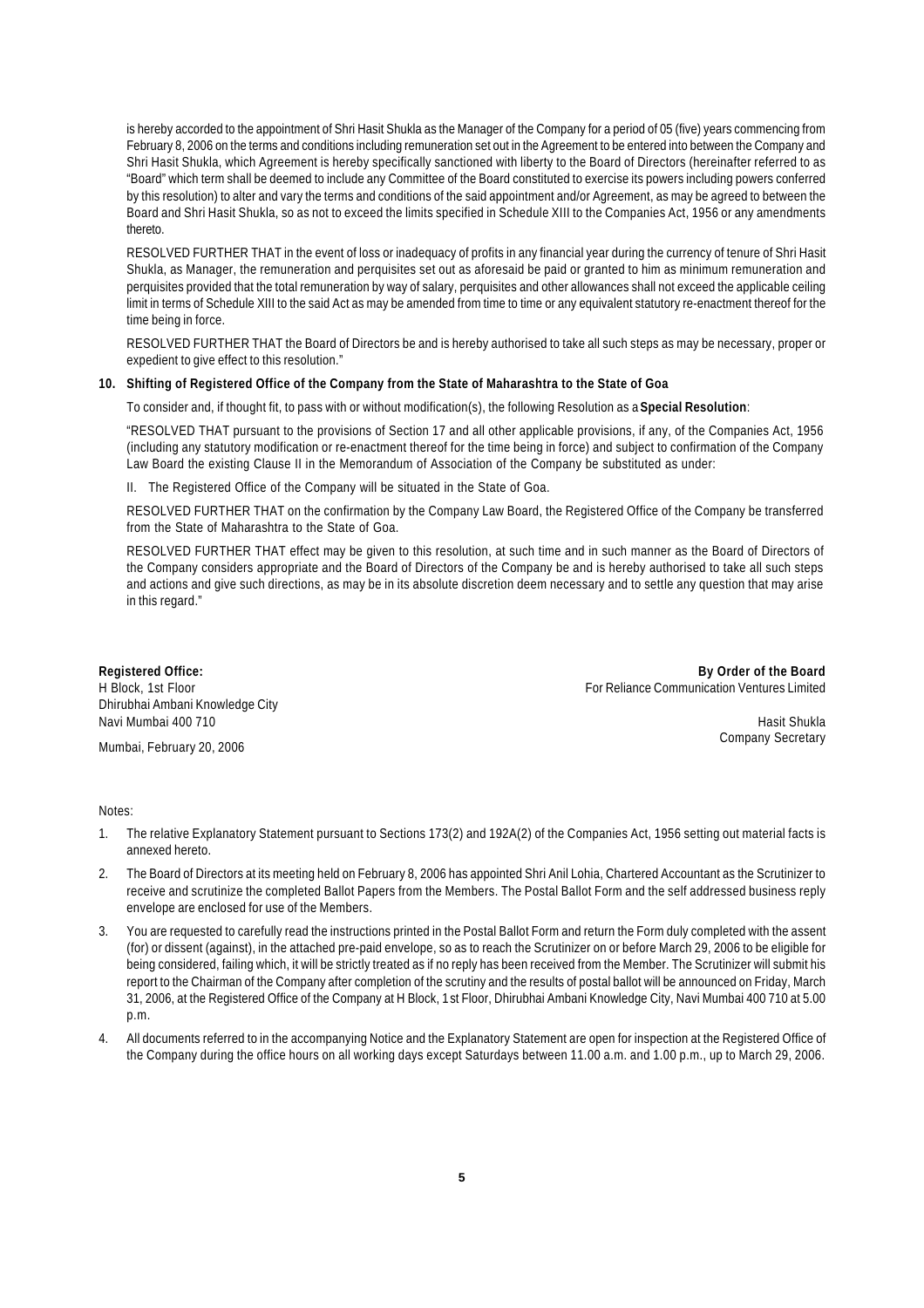## **Explanatory Statement under Sections 173(2) and 192A(2) of the Companies Act, 1956.**

### **Item Nos. 1 & 2 - Increase in the Authorised Share Capital**

The Company, in order to meet its growth objectives and to strengthen its financial position, may be required to generate long term resources by issuing securities. It is therefore deemed appropriate to increase the Authorised Share Capital of the Company from Rs. 650 crore to Rs. 1,500 crore and for that purpose, the Memorandum of Association and the Articles of Association of the Company are proposed to be suitably altered as set out at Item Nos. 1 and 2 of the accompanying Notice.

The provisions of the Companies Act, 1956 require the Company to seek the approval of the Members for increase in the authorised share capital and for the alteration of capital clause of the Memorandum of Association and the Articles of Association of the Company.

The Board of Directors accordingly recommend the resolutions set out at Item Nos. 1 and 2 of the accompanying Notice for the approval of the Members. Your approval is sought by voting by Postal Ballot in terms of the provisions of Section 192A of the Companies Act, 1956, read with the provisions of the Companies (Passing of Resolutions by Postal Ballot) Rules, 2001.

None of the Directors of the Company is, in any way, concerned or interested in the said resolutions.

### **Item No 3 - Employee Stock Option Scheme**

The human resource plays a vital role in the growth and success of an organisation. The Board has identified the need to reward the employees and to enable them to participate in the future growth and financial success of the Company, has proposed to offer the employees an option to acquire the equity shares of the Company under Employee Stock Option Scheme (ESOS).

In view of the above, the Board has formulated an ESOS in accordance with SEBI (Employee Stock Option Scheme and Employee Stock Purchase Scheme) Guidelines, 1999 under which the maximum number of equity shares of the Company that could be created, offered, issued and allotted under ESOS should not exceed five percent of the issued equity shares of the Company, as on the date(s) of the grant of option(s) under ESOS. The Board has accordingly decided to seek the approval of the Members for the same.

The salient features of the ESOS are set out below:

Total number of options/shares that could be issued under ESOS: Upto five per cent of the aggregate of the number of issued equity shares of the Company, from time to time, on the date(s) of grant of option(s) to Eligible Employee [being employee/Director (including whole-time Director) of the Company, its subsidiary companies and holding company, if any].

The options which lapse/expire or are forfeited will be available for grant to Eligible Employee(s).

**Grant Date:** The date of the Meeting of the Board/Committee approving the grant of option(s).

### **Eligibility for grant of options:**

- (a) Persons as are in the permanent employment of the Company, its subsidiary companies and holding company in such grade and with such experience / association with the Company, as may be decided by the Board/Committee.
- (b) Directors (including whole-time Directors) of the Company, its subsidiary companies and holding company at any time.

### **Employees not eligible for grant of options:**

An employee who is a promoter or belongs to the promoter group or a director who either by himself or through his relative or through any body corporate, directly or indirectly holds more than 10 per cent of the outstanding equity shares of the Company at the time of granting of option shall not be eligible to participate in ESOS.

**Vesting, requirements of vesting and maximum period of vesting:** The vesting period shall commence on the expiry of one year from the Grant Date and may extend up to four years or such further or other period as the Board/Committee may determine, from the Grant Date.

The options may vest in tranches subject to the terms and conditions as may be stipulated by the Board/Committee, which may include satisfactory performance of the employees/Directors and their continued employment with the Company, as the case may be, unless such employment is discontinued on account of death, permanent/total disability or on retirement.

If the employee/Director (including whole-time Director) voluntarily terminates employment with the Company, the options to the extent not vested shall lapse/expire and be forfeited forthwith. However, this shall not be applicable to the employee/Director (including whole-time Director) of the Company who has resigned or who may resign from time to time to join companies, approved by the Board/Committee, that have been established or promoted or set up (whether solely or jointly with any other entity) by the Company.

**Exercise price:** The equity shares would be issued at a market price (Exercise Price), which would be the latest available closing price on the stock exchange, which records highest trading volume in the Company's equity shares on the date prior to the date of the Meeting of the Board/Committee at which options are granted or at such price as the Board/Committee may determine on the date(s) of grant of option(s).

**Exercise period and process of exercise:** The exercise period shall commence from the date of vesting and expire at the end of five years from the date of vesting or ten years from the Grant Date, whichever is later. The options would be exercisable by submitting the requisite application form/exercise notice to the Company or such other person as the Company may prescribe, subject to conditions for payment of Exercise Price in the manner prescribed by the Board/Committee.

**Appraisal process:** The Board/Committee shall determine the eligibility criteria for the employees and the Directors (including whole-time Directors) under ESOS based on evaluation of the employees/Directors on various parameters, such as length of service, grade, performance, technical knowledge, leadership qualities, merit, contribution and conduct, future potential, etc., and such other factors as may be deemed appropriate by it.

**Maximum number of options to be issued per employee and in aggregate:** The maximum number of options granted to any Eligible Employee in a year will not exceed 0.05% of the issued equity shares of the Company at the time of granting of the options. The aggregate of all such options granted shall not exceed five per cent of the aggregate of the number of issued equity shares of the Company, from time to time, on the date(s) of grant of option(s).

**Disclosure and accounting policies:** The Company shall comply with the disclosure and accounting policies prescribed by Securities and Exchange Board of India (SEBI) and any other appropriate authority, from time to time.

**Method of valuation:** The Company follows the intrinsic value method for computing the compensation cost, if any, for the options granted. The difference between the compensation cost so calculated and compensation cost that would have been recognised if the Company had used fair value method and its impact on the profits and earnings per share would be disclosed in the Directors' Report. The fair value would be determined using the Black-Scholes model. In terms of the provisions of Section 81(1A) and other applicable provisions, if any, of the Companies Act, 1956 and SEBI (Employee Stock Option Scheme and Employee Stock Purchase Scheme) Guidelines, 1999, approval of the Members is sought to issue equity shares, pursuant to the options granted under ESOS, not exceeding in aggregate, five per cent of the number of issued equity shares of the Company, from time to time, as on the date(s) of grant of option(s) under ESOS.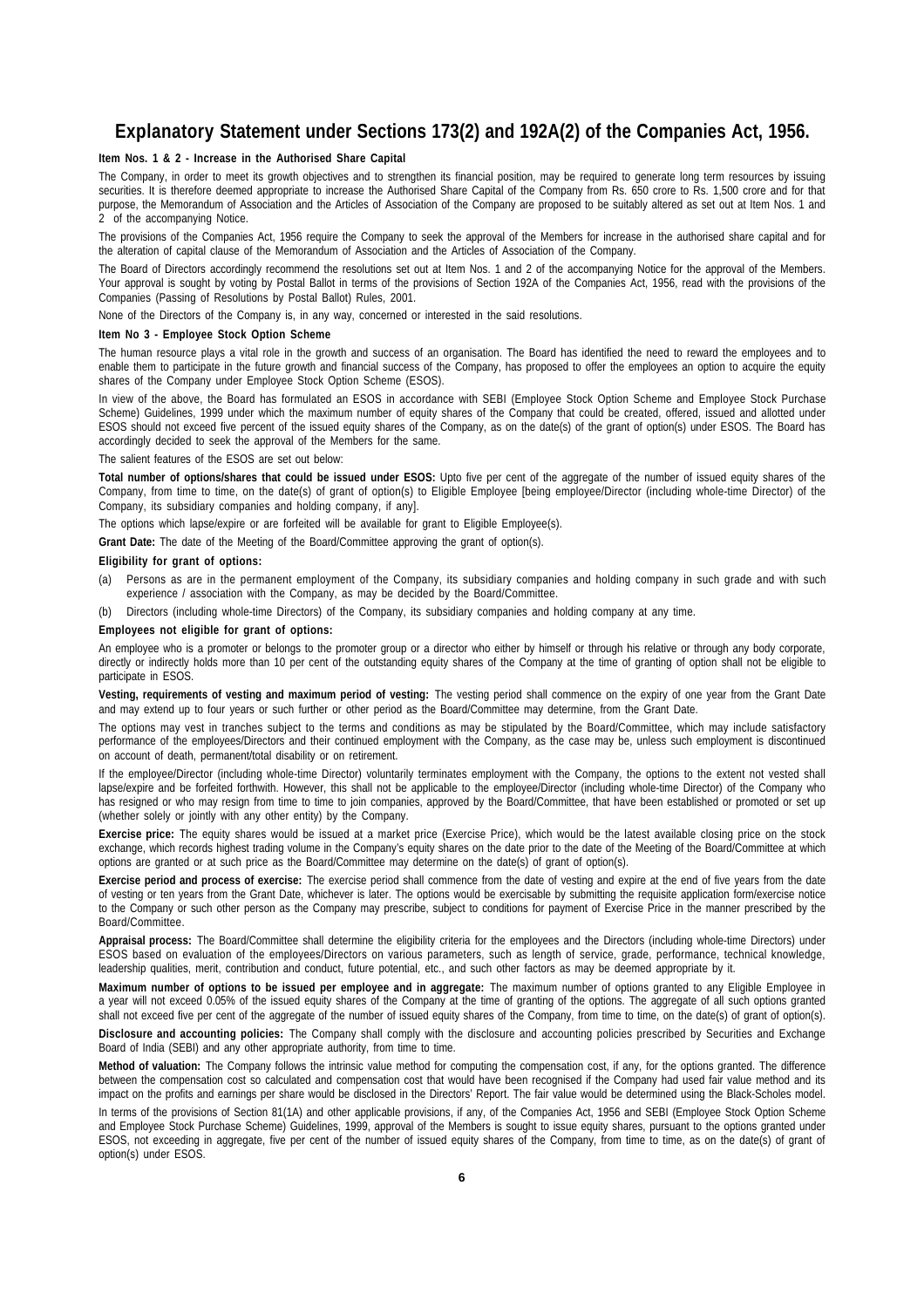The Board may, in its absolute discretion, provide for an appropriate ESOS to be operated through any ESOS Trust, which shall be governed and operated in terms of the provisions stipulated therein.

The Board/Committee shall have the absolute authority to vary or modify the terms of ESOS in accordance with the regulations and guidelines prescribed by SEBI or regulations that may be issued by any appropriate authority, from time to time, unless such variation, modification or alteration is detrimental to the interests of the employees/Directors (including whole-time Directors).

The Board of Directors accordingly recommend the resolution set out at Item No. 3 of the accompanying Notice for the approval of the Members. Your approval is sought by voting by Postal Ballot in terms of the provisions of Section 192A of the Companies Act, 1956, read with the provisions of the Companies (Passing of Resolutions by Postal Ballot) Rules, 2001.

All the Directors of the Company except Shri Anil D. Ambani may be deemed to be concerned or interested in this resolution to the extent of the benefit they may derive under ESOS.

### **Item No. 4 - Increase in Borrowing Limits**

In terms of the provisions of Sections 293(1)(d) of the Companies Act, 1956, the Board of Directors of the Company, cannot except with the consent of the Company in general meeting, borrow moneys, apart from temporary loans obtained from the Company's bankers in the ordinary course of business, in excess of aggregate of the paid up capital and its free reserves that is to say reserves not set apart for any specific purpose.

Keeping in view the Company's business requirements and its growth plans, it is considered desirable to increase the said borrowing limits.

The Board of Directors accordingly recommend the resolution set out at Item No. 4 of the accompanying Notice for the approval of the Members. Your approval is sought by voting by Postal Ballot in terms of the provisions of Section 192A of the Companies Act, 1956, read with the provisions of the Companies (Passing of Resolutions by Postal Ballot) Rules, 2001.

None of the Directors of the Company is, in any way, concerned or interested in the said resolution.

### **Item No 5 - Creation of Charge**

The borrowings by a Company, in general, is required to be secured by mortgage or charge on all or any of the movable or immovable properties of the Company in such form, manner and ranking as may be determined by the Board of Directors of the Company from time to time, in consultation with the lender(s).

The mortgage and/or charge on any of the movable and/or immovable properties and/or the whole or any part of the undertaking(s) of the Company, to secure borrowings of the Company or of any of its holding, subsidiary, affiliate or associate company, with a power to the charge holders to take over the management of the business and concern of the Company in certain events of default, may be regarded as disposal of the Company's undertaking(s) within the meaning of Section 293(1)(a) of the Companies Act, 1956. Hence, it is necessary for the Members to pass a resolution under the said Section.

The Board of Directors accordingly recommend the resolution set out at Item No. 5 of the accompanying Notice for the approval of the Members. Your approval is sought by voting by Postal Ballot in terms of the provisions of Section 192A of the Companies Act, 1956, read with the provisions of the Companies (Passing of Resolutions by Postal Ballot) Rules, 2001.

None of the Directors of the Company is, in any way, concerned or interested in the said resolution.

### **Item No. 6 - Payment of Commission to Non-Executive Directors**

The Board at its meeting held on February 8, 2006 adopted the "Reliance Anil Dhirubhai Ambani Group – Corporate Governance Policies and Code of Conduct" which emphasises Company's adherence to the globally acclaimed best corporate governance principles. The said principles, inter alia, envisage a performance driven remuneration policy.

The Chairman and the non executive Directors are required to devote more time and attention, more so with the requirements of the revised Corporate Governance Policies. The Board therefore recognizes the need to suitably remunerate the Director(s) of the Company who are neither in the whole time employment nor managing director(s) with such commission upto a ceiling of 1% (if the Company has a managing or whole time director or manager) or 3% (if the Company has no managing or whole time director or manager) of the net profits of the Company, every year, computed in the manner specified in the Act, or such other limit as may be approved by the Central Government, for a period of 5 years from the financial year commencing 1st April, 2006. The quantum of the said commission will be apportioned amongst the non executive Directors commensurate with their respective performance, which will be adjudged by the Remuneration Committee of the Board, based on pre-defined qualitative and quantitative parameters.

The Board of Directors accordingly recommend the resolution set out at Item No. 6 of the accompanying Notice for the approval of the Members. Your approval is sought by voting by Postal Ballot in terms of the provisions of Section 192A of the Companies Act, 1956, read with the provisions of the Companies (Passing of Resolutions by Postal Ballot) Rules, 2001.

All the non executive Directors of the Company, may be deemed to be concerned or interested in this resolution to the extent of commission that may be payable to them from time to time.

### **Item No. 7 - Raising of Resources through Issue of Securities in the International Markets**

The Company, in order to enhance its global competitiveness, and increase the ability to compete with the peer group in domestic and international markets, needs to strengthen its financial position by augmenting long term resources. To achieve the significant competitive advantages, through easy access to large amounts of international capital, with extended maturities, at optimal costs, the Company may need to issue Securities in the international markets, as contemplated in the resolution and as may be decided by the Board and found to be expedient and in the interest of the Company.

The detailed terms and conditions of the Issue as and when made will be determined by the Board of Directors in consultation with the Merchant Bankers, Lead Managers, Advisors, Underwriters and other experts in accordance with the applicable provisions of law.

The proposed issue of Securities as above may be made in one or more tranches, in the international market in one or more currency, such that the Securities to be issued shall not result in increasing the then issued and outstanding equity shares of the Company by more than 25%. The issue price of the security to be issued in the proposed offerings will be determined by the Board of Directors at the time of the offer depending on the then prevailing market conditions and the applicable regulations. The Securities will be listed on such International / Indian Stock Exchanges as the Board may be advised and as it may decide.

Section 81(1A) of the Companies Act, 1956, provides, inter alia, that where it is proposed to increase the subscribed share capital of the Company by allotment of further shares, such further shares shall be offered to the persons who on the date of the offer are holders of the equity shares of the Company, in proportion to the capital paid up on those shares as of that date unless the Members decide otherwise. The Listing Agreements with the various Stock Exchanges also provide that the Company shall issue or offer in the first instance all Securities to the existing equity shareholders, unless the Members decide otherwise. The Special Resolution seeks the consent and authorisation of the Members to the Board of Directors to make the proposed issue of Securities and in the event it is decided to issue Securities convertible into equity shares, to issue to the holders of such convertible Securities in such manner and such number of equity shares on conversion as may be required to be issued in accordance with the terms of the issue.